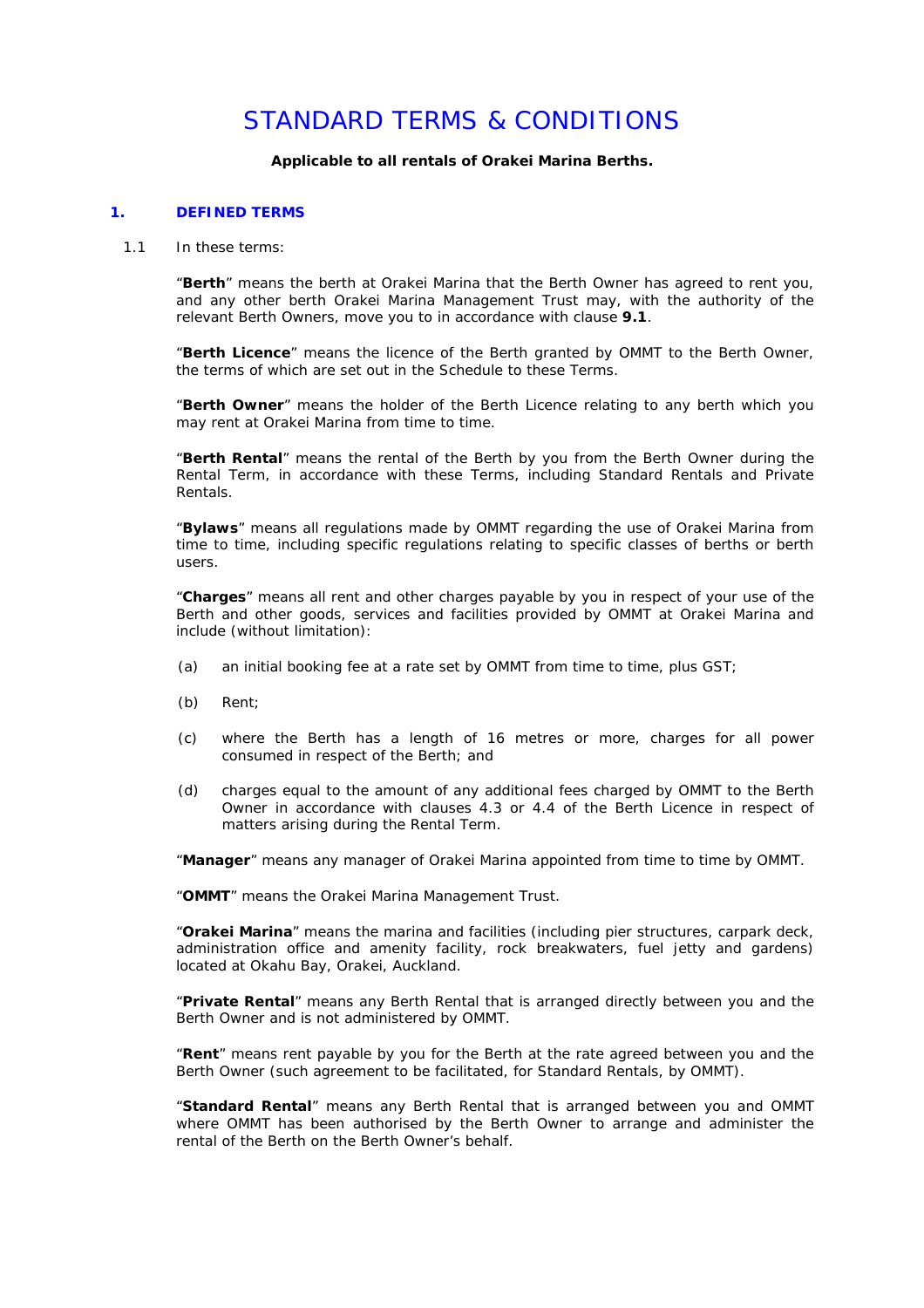"**Rental Term**" means the period of time during which the Berth Owner has agreed, with OMMT's consent, to rent the Berth to you, commencing from 11am on the first day of such period and, unless terminated earlier in accordance with these Terms, expiring at 10am on the day following the last day of such period.

"**Terms**" means these standard terms and conditions, which may be altered or replaced by OMMT from time to time in OMMT's sole discretion.

"**Vessel**" means any vessel that OMMT expressly authorises you to bring into Orakei Marina and berth at the Berth.

"**you**" and "**your**" means you as the person to whom OMMT (on behalf of the Berth Owner, in the case of a Standard Rental) or the Berth Owner (with OMMT's consent, in the case of a Private Rental) has agreed to rent the Berth.

## **2. APPLICATION**

- 2.1 Subject to clause **2.2**, these terms apply to any and all rental of berths at Orakei Marina by persons other than the owners of such berths.
- 2.2 Certain provisions of these Terms shall not apply to Private Rentals, namely, clauses **4.1.6** and **8.1**.
- 2.3 It is your responsibility to read and understand these Terms and the terms of the Berth Licence. Failure to do so does not exempt you from any liability to the Berth Owner and/or OMMT (as the case may be) and is at your own risk. If, having arranged to rent the Berth and berthed the Vessel in it, the Vessel remains berthed for more than 2 hours, you will be deemed to have accepted and agreed to these Terms.

## **3. PRE-CONDITION**

- 3.1 You and the Berth Owner acknowledge and agree that, in accordance with the Berth Licence, the following conditions and restrictions must first satisfied before the Rental Term of any proposed Berth Rental can commence:
	- 3.1.1 The written approval of OMMT to such Berth Rental must be obtained, provided that OMMT may, without reason, refuse to provide such approval.
	- 3.1.2 Where the proposed Berth Rental is a Private Rental, in order to enable OMMT to consider whether it is prepared to provide its approval in accordance with clause **3.1.1**, the Berth Owner must provide OMMT and the Manager with:
		- (a) your full name, address and contact telephone numbers;
		- (b) full details of the proposed Vessel; and
		- (c) a copy of the terms of the proposed Private Rental.
	- 3.1.3 The Berth Owner must pay OMMT's costs incurred in considering whether it is prepared to provide its approval in accordance with clause **3.1.1**.

#### **4. OMMT & MANAGER**

- 4.1 Both you and the Berth Owner recognise, acknowledge and agree that:
	- 4.1.1 OMMT is the owner of the Orakei Marina facilities and licensor under the Berth Licence;
	- 4.1.2 OMMT is empowered and authorised to exercise all powers of the Berth Owner, on the Berth Owner's behalf, arising under these Terms or the terms of any Private Rental (as applicable);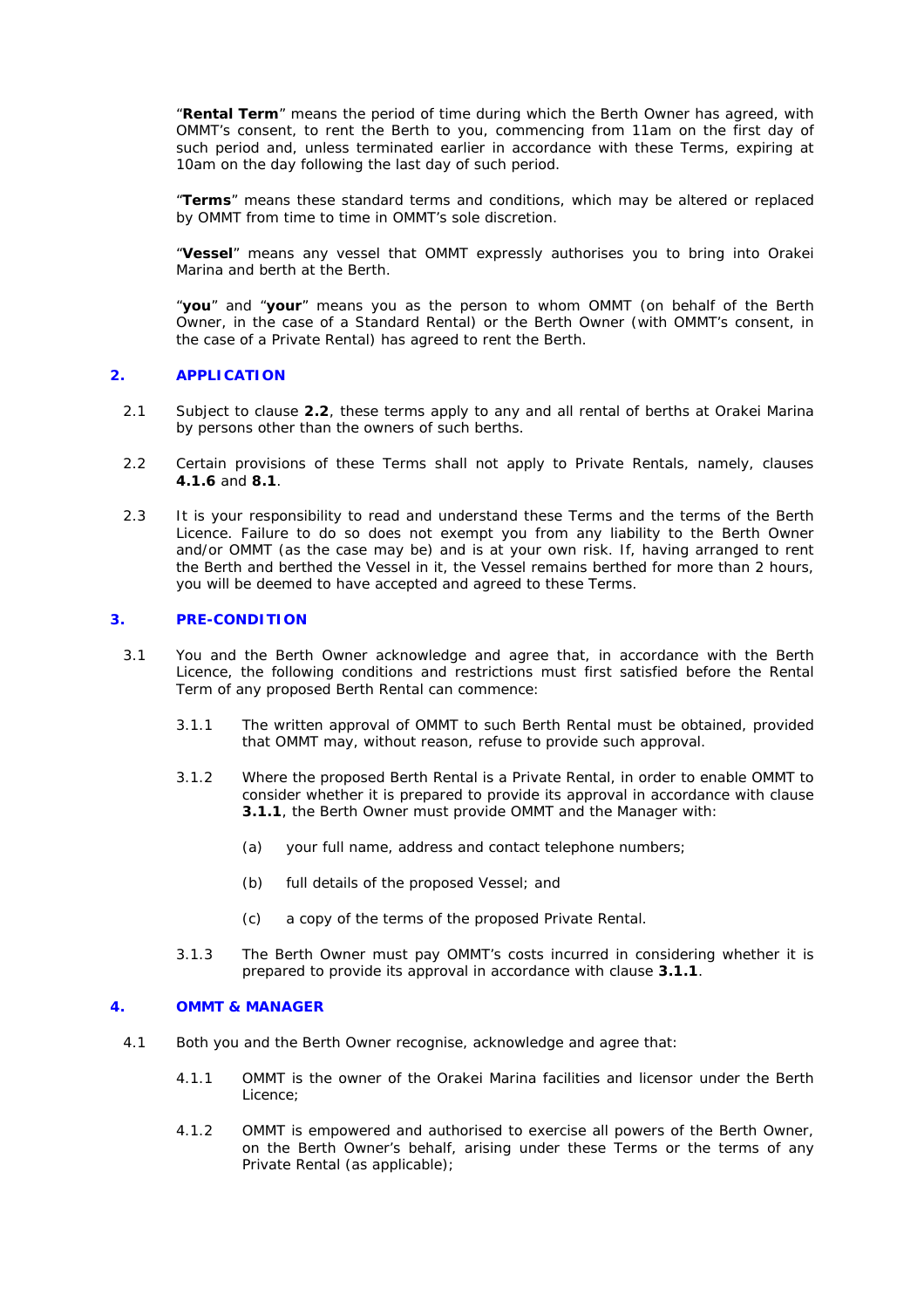- 4.1.3 OMMT may appoint a Manager from time to time to perform the obligations of OMMT arising in relation to the Marina. Such Manager shall act for and on behalf of OMMT, and shall have all rights and powers of OMMT arising under the Berth Licence, these Terms or the terms of any Private Rental (as applicable), the Bylaws and the Marina;
- 4.1.4 you and the Berth Owner shall obey all lawful directions of the Manager whether or not the specific instruction is covered by these Terms;
- 4.1.5 the Manager shall not be liable, accountable or responsible in any way to you or the Berth Owner; and
- 4.1.6 if the Berth Rental is a Standard Rental, you and the Berth Owner shall not deal directly with each other in relation to the Berth Rental, but shall direct all enquiries and correspondence whatsoever to the Manager.

## **5. BERTH LICENCE**

- 5.1 You agree and undertake to perform, observe and keep all the covenants, conditions, restrictions and provisos contained or implied in the Berth Licence to be performed, observed or kept by the Berth Owner as if all such covenants, conditions, restrictions, and provisos were set out at length in these Terms. Except where inconsistent with the provisions of these Terms, all such provisions shall apply between you and the Berth Owner with all necessary modifications as if the Berth Owner was licensor, and you were licensee, under the Berth Licence, except that:
	- 5.1.1 you will obtain the consent and approval of both the Berth Owner and OMMT in any circumstance where OMMT's consent or approval would be required under the Berth Licence;
	- 5.1.2 the rights reserved to OMMT in the Berth Licence shall be deemed in these Terms to extend to and include the Berth Owner, OMMT, the Manager and their respective servants, agents, contractors and invitees; and
	- 5.1.3 you shall not have the benefit of any right to assign your rights in relation to the **Berth**
- 5.2 You indemnify, and shall keep indemnified throughout the Rental Term, the Berth Owner, OMMT and the Manager against all costs, claims, damages, expenses, actions and proceedings on account of any wilful act, negligence act or omission, or breach of these Terms, the terms of the Berth Licence, the terms of any Private Rental or the Bylaws, by you.

## **6. USE OF BERTH**

- 6.1 During the Rental Term, you are entitled to use the Berth, together with the facilities and amenities forming part of Orakei Marina, subject to the directions and instructions of the Manager.
- 6.2 During the Rental Term you shall be entitled, free of charge and without displaying a parking permit, to utilise those carparks (on the Orakei Marina wharf) that are marked with white lines. You are not authorised to utilise those car parks that are marked with yellow lines.
- 6.3 You may only use the Berth for berthing the Vessel, and for no other purpose or activity.
- 6.4 While berthed at Orakei Marina, the Vessel can only be used for personal recreational purposes. You must not use the Vessel for commercial activities or to make financial gain without OMMT's prior permission (which may be given subject to additional terms and conditions, including a requirement to pay a commercial use surcharge).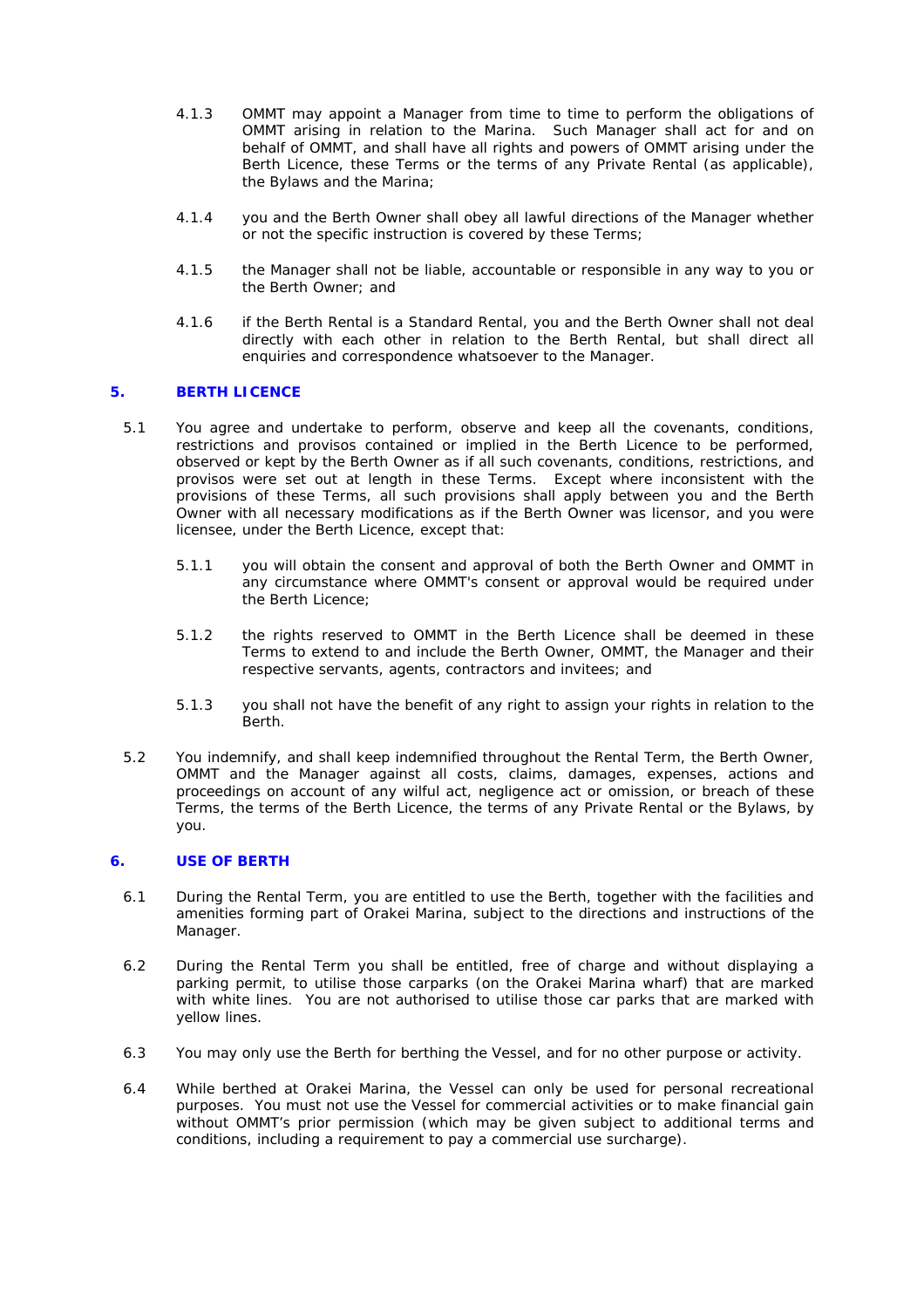- 6.5 At all times while you or the Vessel are located within the Orakei Marina area, you must comply at all times with all directions and instructions of OMMT and the Manager.
- 6.6 No part of the Vessel, when berthed at the Berth, may extend beyond the physical confines of the Berth. If this occurs:
	- 6.6.1 the Vessel may be relocated to a suitably sized berth and you may be required to pay additional Charges and relocation costs; or
	- 6.6.2 if this has arisen as a result of a misrepresentation by you as to the Vessel's dimensions, the Berth Rental may be immediately terminated and the Vessel removed from Orakei Marina and otherwise dealt with in accordance with clauses **19.3** to **19.6**,

provided that, in either case, you will not be entitled to any notice or compensation.

#### **7. COMMENCEMENT & TERM**

7.1 The Rental Term shall commence upon the commencement date stated on the Marina Berth Application Form (in the case of a Standard Rental) or as agreed between you and the Berth Owner (in the case of a Private Rental) and shall thereafter remain in effect until expiry or termination in accordance with clause **19.1.2** or clause **19.2**.

#### **8. PAYMENTS & CHARGES**

- 8.1 With respect to Standard Rentals:
	- 8.1.1 all Charges shall be payable by you to OMMT (together with any GST) to be disbursed by OMMT in accordance with the relevant arrangements between OMMT and the Berth Owner; and
	- 8.1.2 you and the Berth Owner acknowledge and agree that any of the Charges may change from time to time as notified to you by OMMT.
- 8.2 You must pay the initial booking fee, and Rent in respect of the first month of the Rental Term (together with any GST), to OMMT in advance or within 24 hours of the arrival of the Vessel at the Berth, and all subsequent Rent must be paid monthly in advance.
- 8.3 Prior to commencement of the Rental Term you must provide OMMT with:
	- 8.3.1 a signed Credit Card Authority enabling OMMT to recover all of the Charges (excluding Rent for the purposes of this clause in the case of a Private Rental); and
	- 8.3.2 in the case of a Standard Rental under which the Rental Term exceeds one month, a signed bank authority for the automatic payment of Rent monthly in advance.

#### **9. RELOCATION**

9.1 At any time during the Rental Term, OMMT may temporarily or permanently relocate the Vessel from the Berth to another comparable berth, and these Terms shall continue to apply to the Vessel's occupation of the new Berth, without compensation.

#### **10. WATERSPACE AND ACCESS RIGHTS**

10.1 During the Rental Term you shall have the right, together with other users of Orakei Marina, to use the common waterways, walkways and facilities at Orakei Marina.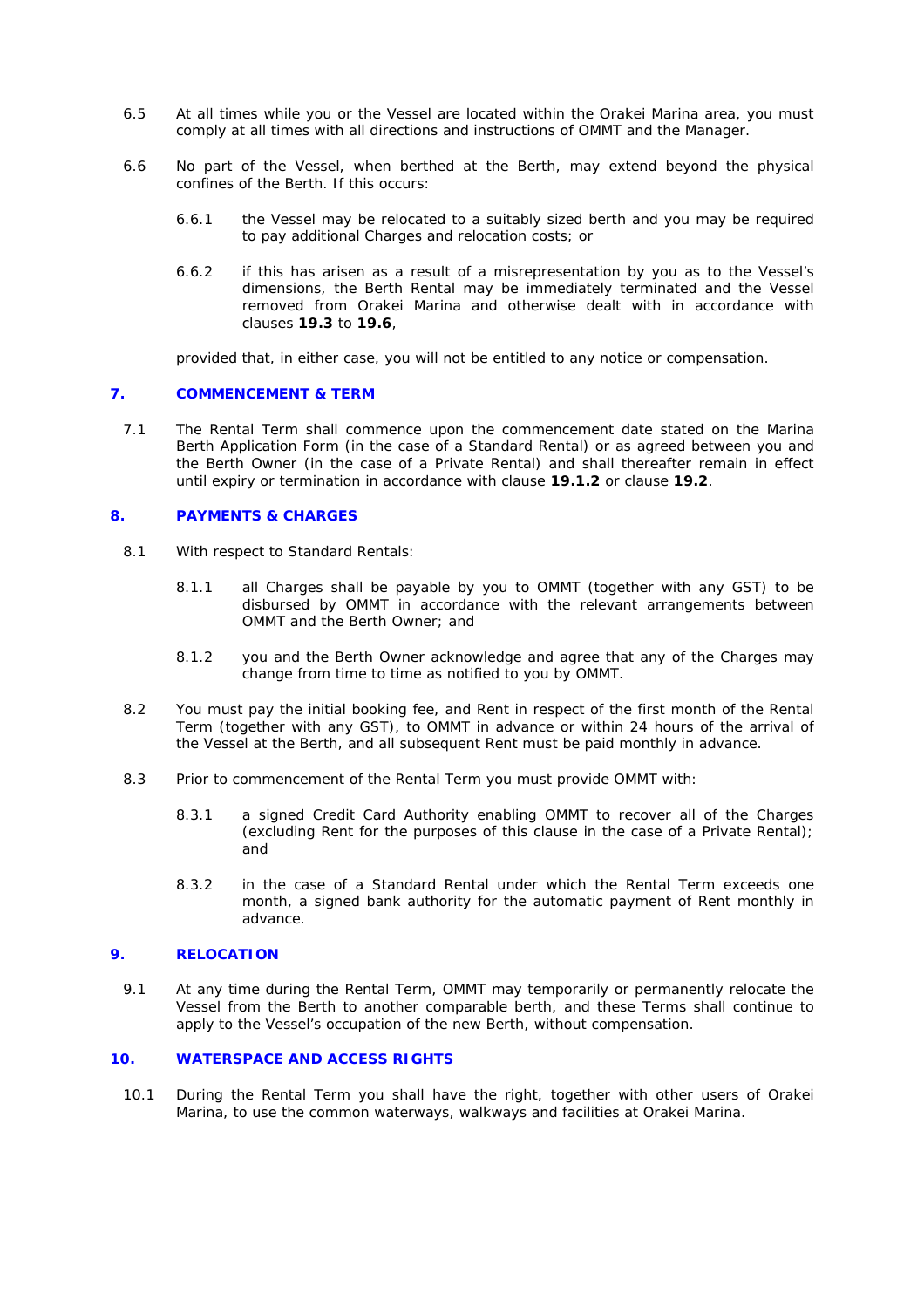## **11. REFURBISHMENT AND REDEVELOPMENT**

11.1 You and the Berth Owner acknowledge that OMMT may at any time, without notice, refurbish or redevelop all or any part of Orakei Marina as it sees fit.

## **12. COMPLIANCE**

- 12.1 You shall, in the use of the Berth and Orakei Marina, comply with and be bound by all Acts of Parliament and regulations which are relevant to Orakei Marina, the terms of any relevant resource consent and all local authority bylaws, the Bylaws, and the instructions of OMMT or the Manager.
- 12.2 OMMT may amend, add or remove any Bylaws at any time without previously consulting you or the Berth Owner.

## **13. INVITEES**

13.1 You must ensure that all your invitees comply with all your obligations under these Terms (where the context permits) and all Bylaws.

## **14. ASSIGNMENT & SUBLETTING**

- 14.1 Each of OMMT and the Berth Owner may assign all or any of their rights or obligations in relation to the Berth or Orakei Marina to any person.
- 14.2 You must not assign, sublet or authorise any other person to use the Berth without OMMT's prior permission (which may be given subject to additional terms and conditions).

## **15. WARRANTY/ REPRESENTATION**

15.1 You warrant and represent to OMMT and the Berth Owner that the Vessel is seaworthy and in sound working order, that you are fit to operate the Vessel safely at all times, and that the Vessel will at all relevant times be secured properly and safely moored to the Berth (subject to any relocation or removal of the Vessel by OMMT in accordance with these Terms).

#### **16. INSURANCE**

- 16.1 You must at all times fully insure the Vessel and all other property brought into Orakei Marina by you against loss or damage caused by all usual and reasonably insurable risks.
- 16.2 You must maintain adequate public liability insurance against death and/ or bodily injury to persons and loss or damage to property of others (including, without limitation, OMMT and OMMT's officers, employees and contractors) arising out of the use of the Vessel, the Berth and Orakei Marina. The minimum amount of such public liability insurance that you must hold is \$5,000,000.00, or such other amount as notified to you by OMMT from time to time.
- 16.3 OMMT may require you to provide proof that you hold current insurance in accordance with clauses **16.1** and **16.2**, in such form as OMMT may specify.

#### **17. LIABILITY & INDEMNITIES**

17.1 The Vessel and any other property brought into Orakei Marina by you and/or your invitees are at all times your own responsibility, and while located at Orakei Marina remain solely at your own risk.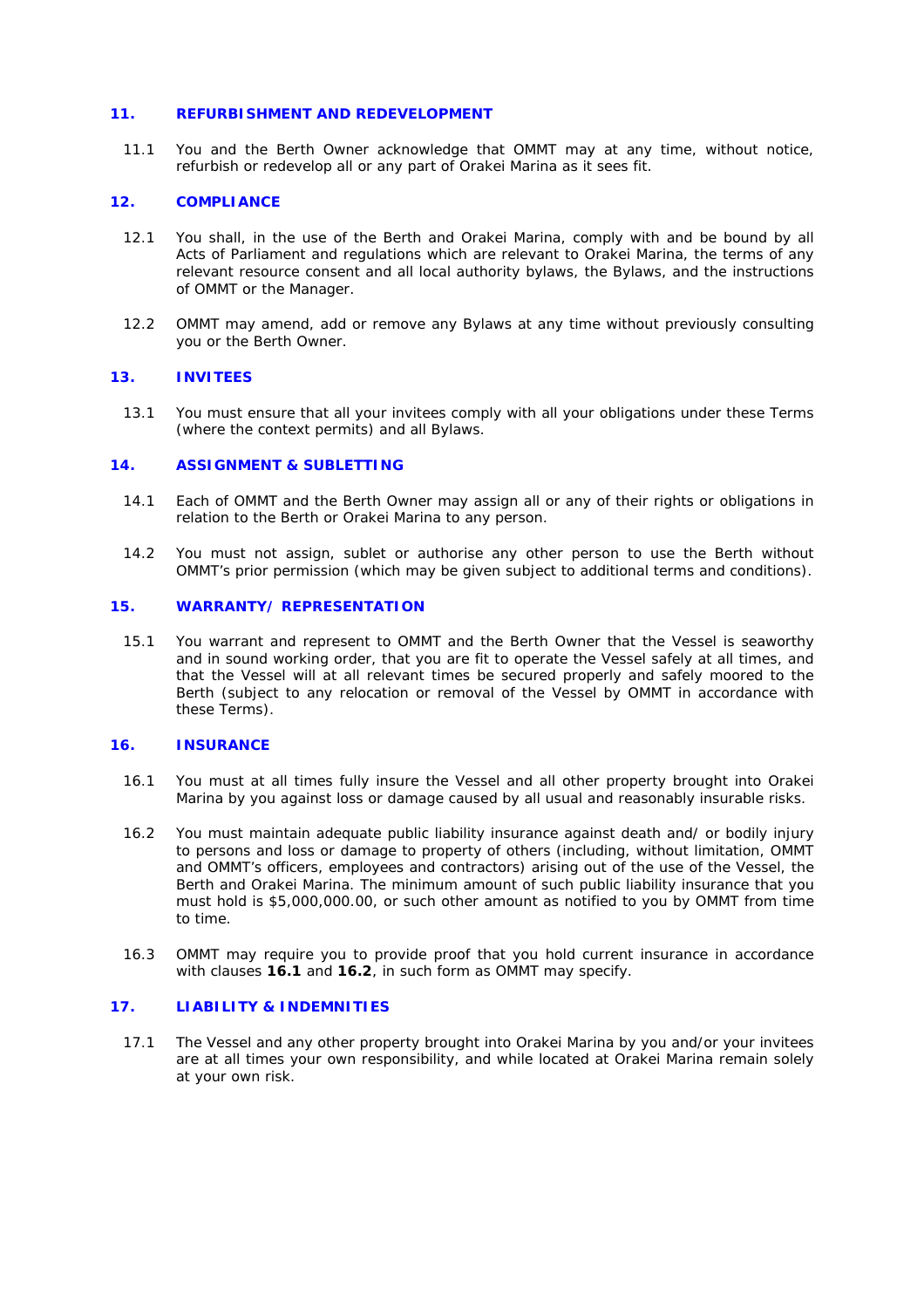- 17.2 None of OMMT or the Manager or their respective officers, employees, agents or contractors are liable or responsible:
	- 17.2.1 for the safety of any vessels, property or persons within Orakei Marina whether in tort (including the negligence of OMMT or the Manager or their respective officers, employees, agents or contractors), contract, breach of statutory duty, equity or otherwise, or for the adequacy or otherwise of the Marina, or for the Berth, or any other part of the facilities of the Marina; or
	- 17.2.2 for any loss, damage or injury, occurring within Orakei Marina to any property (including the Vessel) or persons, however it may arise and even if it is caused by or attributable to OMMT or the Manager or their respective officers, employees, agents or contractors; or
- 17.3 The liability of OMMT or the Manager or their respective officers, employees, agents or contractors, or any other person, for any loss costs, expenses, demands or liability, or for any death, or personal injury incurred or suffered within the Marina whether in tort (including the negligence of OMMT or the Manager or their respective officers, employees, agents or contractors), contract, breach of statutory duty, equity or otherwise, is excluded to the fullest extent permitted by law.
- 17.4 You indemnify OMMT and the Manager and their respective officers, employees, agents and contractors against any loss, costs, expenses, demands, liability or claims suffered by them that result from, or are caused or contributed to by, your use of the Berth, the Vessel and/ or Orakei Marina, and/or any of your or your invitees' acts or omissions or the acts or omissions of others to which you have contributed (in each case including breaches of these Terms, the Berth Licence, the Bylaws or the terms of any relevant Private Rental).

## **18. YOUR ACKNOWLEDGMENTS**

- 18.1 You acknowledge that OMMT & OML has not represented to you that the Berth or Orakei Marina is adequate for your intended use.
- 18.2 Nothing in, or arising from, these Terms, or the fact of your hire of the Berth, shall constitute OMMT as a bailor of the Vessel.

## **19. DEFAULT, TERMINATION AND CONSEQUENCES**

- 19.1 If any amount payable by you under these Terms or the Bylaws is not paid on the due date for payment (**Due Date**), or in the case of any other breach of these Terms, the terms of the Licence, the Bylaws or the terms of any relevant Private Rental by you:
	- 19.1.1 with respect to any unpaid amount that is payable by you to OMMT, you shall pay to OMMT interest (both before and after any judgement) at the rate of 1.5% per month (or such other rate as is notified to you by OMMT at any time prior to such non-payment) calculated daily (and cumulatively) on the amount unpaid from the Due Date until payment (including payment of the default interest in accordance with this clause) is made in full;
	- 19.1.2 if any breach of these Terms, the Berth Licence or the Bylaws remains unremedied within seven days of notice of such breach, specifying the required remedy, is provided to you by OMMT then OMMT shall be entitled to immediately terminate the Rental Term;
	- 19.1.3 you shall pay to each of the Berth Owner and OMMT (as applicable) all reasonable costs, charges and expenses for they shall become liable in consequence of or in connection with any breach or default by you in the performance or observance of any of these Terms, the terms of the Licence, the Bylaws or the terms of any relevant Private Rental; and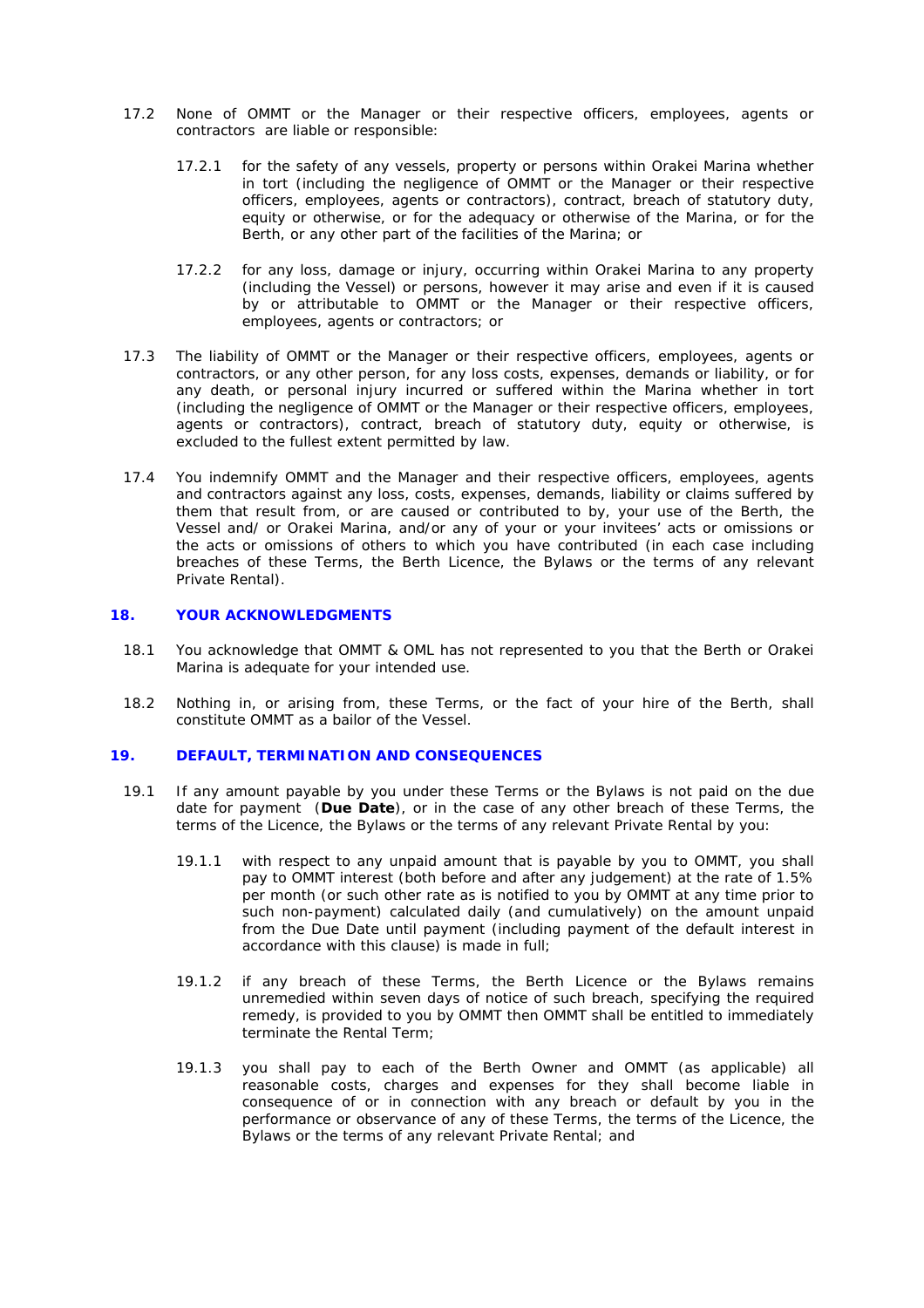- 19.1.4 OMMT may, in its sole discretion, lock and/or impound the Vessel at the Berth, or remove the Vessel and store it in such a place and under such conditions as it sees fit, all at your risk and cost and shall not be required to release it until you have paid all Charges and other amounts owing by you under these Terms , the terms of the Licence, the Bylaws or the terms of any relevant Private Rental or otherwise (**Outstanding Amounts**) and remedied all breaches of these Terms, the terms of the Licence, the Bylaws and the terms of any relevant Private Rental to OMMT's satisfaction or until the Vessel is sold in accordance with clause **19.4**.
- 19.2 You, OMMT or the Berth Owner may, in each party's sole discretion, terminate the Rental Term at any time upon providing one month's written notice to the other parties.
- 19.3 Upon expiry or termination of the Rental Term for any reason, the following shall apply:
	- 19.3.1 You must promptly pay to OMMT all Outstanding Amounts and remove the Vessel from the Berth and Orakei Marina, provided that, if you do not complete such payment and removal within 24 hours following the date of termination of the Rental Term, OMMT may:
		- (a) charge you an extension fee, in an amount determined by OMMT in its sole discretion, in respect of each day during which the Vessel occupies the Berth after the date of such termination; and/or
		- (b) lock and/or impound the Vessel at the Berth, or remove the Vessel and store it in such a place and under such conditions as it sees fit, all at your risk and cost and shall not be required to release it until you have paid all Outstanding Amounts or until the Vessel is sold in accordance with clause **19.4**.
	- 19.3.2 Termination or expiry shall not prejudice the rights of OMMT and the Berth Owner against you in respect of any breaches subsisting at the date of termination or expiry.
	- 19.3.3 OMMT and the Berth Owner shall be at liberty to enter into a new rental arrangement in respect of the Berth to such person and in such manner as they may determine.
	- 19.3.4 Your hereby irrevocably appoint OMMT, the Manager and their nominees (severally) as your attorney to execute all documents and do all such things as are necessary to give effect to the exercise of any of their rights or powers in accordance with this clause **19**.
- 19.4 If the Vessel is locked, impounded or removed from Orakei Marina and stored by OMMT in accordance with any of clauses **19.1.4** or **19.3.1(b)**:
	- 19.4.1 OMMT (acting on its own behalf and on behalf of the Berth Owner) shall hold a lien over the Vessel securing all costs of locking, impounding, removal, security, storage and sale of the Vessel, and all outstanding Charges and other amounts owing by you under these Terms or the Bylaws or otherwise;
	- 19.4.2 In the event that you do not pay all Outstanding Amounts, and remedy all breaches of these Terms, the terms of the Licence, the Bylaws and the terms of any relevant Private Rental, to OMMT's satisfaction within one month of the date of such locking, impounding or removal, OMMT may sell the Vessel and apply the sale proceeds:
		- (a) first in payment of the costs of sale;
		- (b) secondly in or towards satisfaction of any monies owing by you under these Terms or the Bylaws or otherwise; and